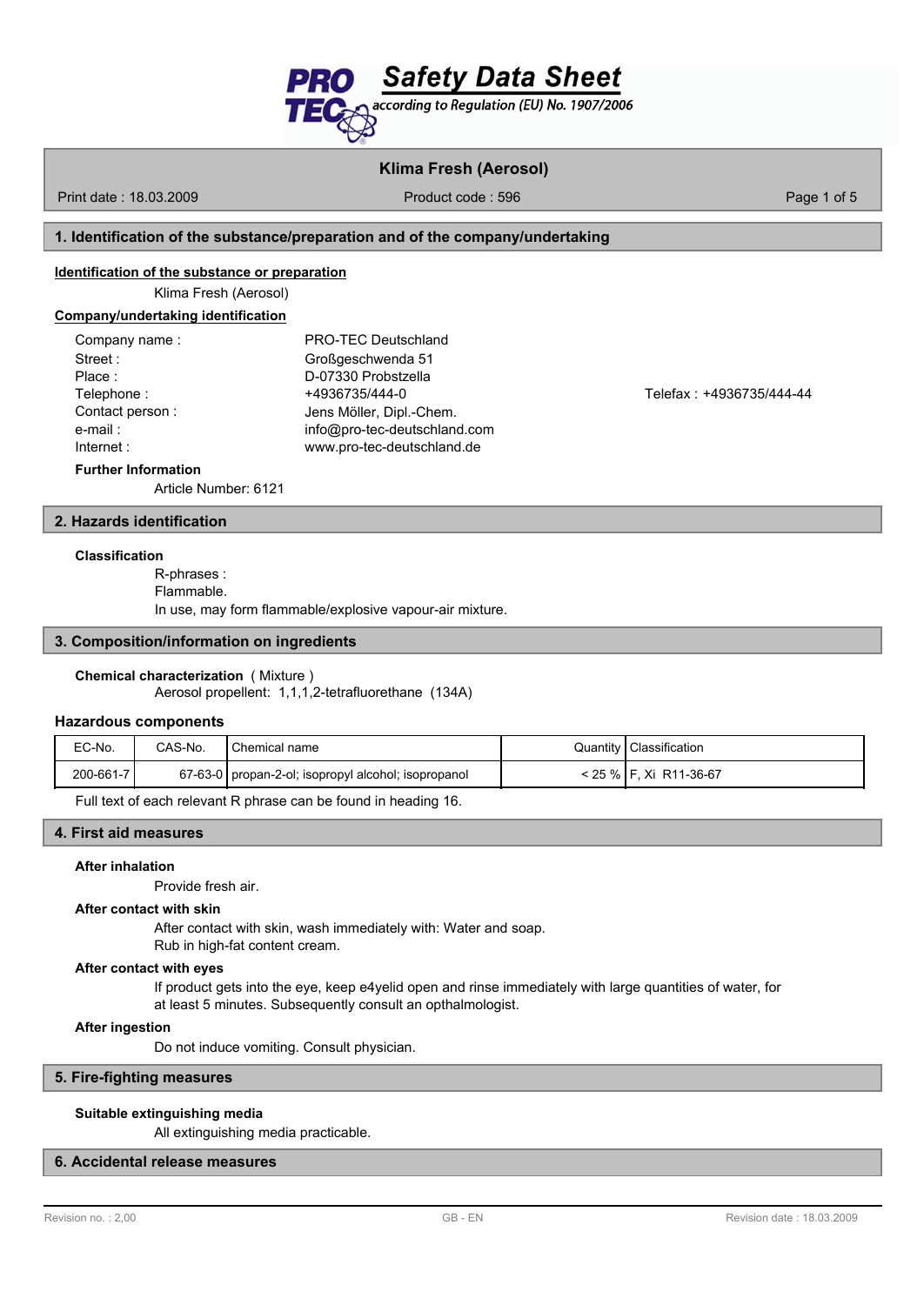

## **Klima Fresh (Aerosol)**

Print date : 18.03.2009 **Product code : 596** Product code : 596 Page 2 of 5

#### **Environmental precautions**

Provide for good ventilation, when develop aerosols/mist. Keep away from heat.

## **7. Handling and storage**

## **Handling**

#### **Advice on safe handling**

Use only in well-ventilated areas. Keep away from heat.

## **Storage**

#### **Requirements for storage rooms and vessels**

Protect against: UV-solarization/sunlight. Use only in well-ventilated areas. Storage temperature:up to °C: 50 Not to exceed !

#### **8. Exposure controls/personal protection**

## **Exposure limit values**

#### **Exposure limits (EH40)**

| CAS-No. | Chemical name         | ml/m <sup>3</sup> | mq/m <sup>3</sup> | F/ml | Category      | Origin |
|---------|-----------------------|-------------------|-------------------|------|---------------|--------|
|         | 67-63-0   Propan-2-ol | 400 l             | 999               |      | TWA (8 h)     | WEL    |
|         |                       | 500 <sub>1</sub>  | 1250 <sub>1</sub> |      | STEL (15 min) | WEL    |

#### **Additional advice on control parameters**

Contains: 1,1,1,2-tetrafluorethane (AGW 1000 ppm)

#### **Exposure controls**

#### **Protective and hygiene measures**

When using do not eat, drink or smoke.

"Wash hands when done working with material; at breaks, lunch, shift changes, etc."

## **Respiratory protection**

In case of accumulation of fumes/aerosols, provide adequate ventilation.

In case of insufficient ventilation and/or through use, explosive/highly flammable mixtures may develop.

#### **Hand protection**

Wear suitable gloves.

#### **Eye protection**

Tightly sealed safety glasses.

## **9. Physical and chemical properties**

## **General information**

Physical state : Aerosol Colour : Odour : Parfum

colourless

## **Important health, safety and environmental information**

#### **Changes in the physical state**

Vapour pressure : 5000 hPa (at 20 °C) Vapour pressure : 11000 hPa (at 50 °C)

Test method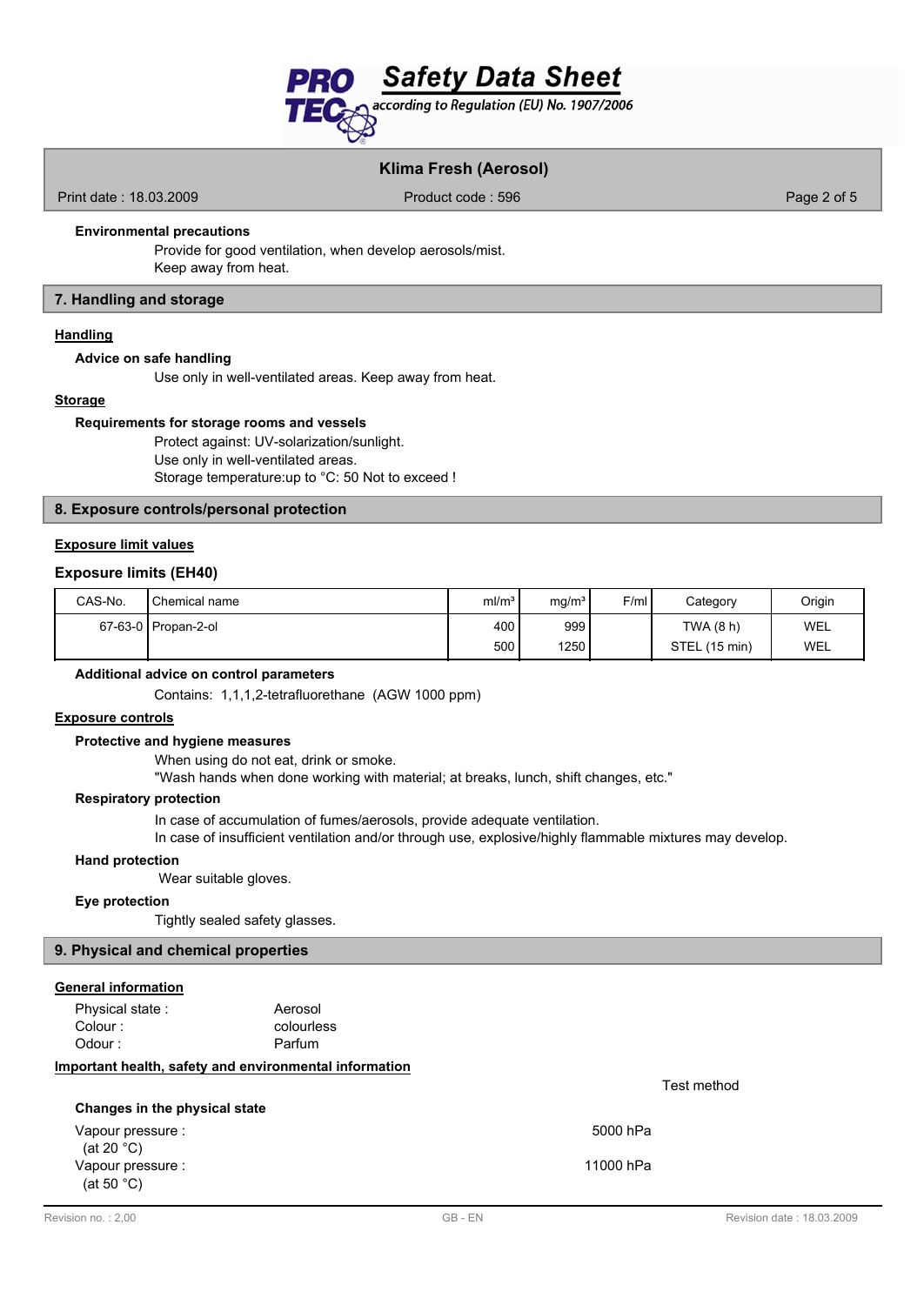

| <b>Klima Fresh (Aerosol)</b>                                                                                                                     |                                   |             |  |  |
|--------------------------------------------------------------------------------------------------------------------------------------------------|-----------------------------------|-------------|--|--|
| Print date: 18.03.2009                                                                                                                           | Product code: 596                 | Page 3 of 5 |  |  |
| Density (at 20 $°C$ ) :<br>Water solubility:<br>(at 20 $°C$ )                                                                                    | 1,14 $g/cm3$<br>partially soluble |             |  |  |
| <b>Other information</b>                                                                                                                         |                                   |             |  |  |
| Ignition temperature :                                                                                                                           | No data                           |             |  |  |
| 10. Stability and reactivity                                                                                                                     |                                   |             |  |  |
| <b>Conditions to avoid</b><br>Decompostion takes place from temperatures above: 50 °C.<br>Heating causes rise in pressure with risk of bursting. |                                   |             |  |  |
| <b>Materials to avoid</b><br>Oxidizing agents, strong.<br>(chlorine., Oxygen.)                                                                   |                                   |             |  |  |

# **Hazardous decomposition products**

Fluorhydric acid. fluorine phosgene.

## **11. Toxicological information**

## **Additional information on tests**

Inhalation causes narcotic effects/intoxication.

Following inhalation: Move victim to fresh air. Consult physician.

### **12. Ecological information**

## **Further information**

Water contaminating class : slightly water contaminating

## **13. Disposal considerations**

### **Waste disposal number of used product**

WASTES NOT OTHERWISE SPECIFIED IN THE LIST; gases in pressure containers and discarded chemicals; gases in pressure containers (including halons) containing dangerous substances Classified as hazardous waste. 160504

## **Waste disposal number of contaminated packaging**

WASTES NOT OTHERWISE SPECIFIED IN THE LIST; gases in pressure containers and discarded chemicals; gases in pressure containers (including halons) containing dangerous substances Classified as hazardous waste. 160504

## **Contaminated packaging**

Waste disposal according to official state regulations. Have to add a Special treatment in compliance with official regulations in contact with approved waste disposal companies and with authorities in charge.

## **14. Transport information**

## **Land transport (ADR/RID)**

| UN number:<br>ADR/RID class:<br>Classification code: | 1950<br>2<br>5 A |
|------------------------------------------------------|------------------|
| Warning plate<br>Hazard-no.:                         |                  |
| Hazard label:                                        | 22               |
| ADR/RID packing group:                               |                  |
| Limited quantity:                                    |                  |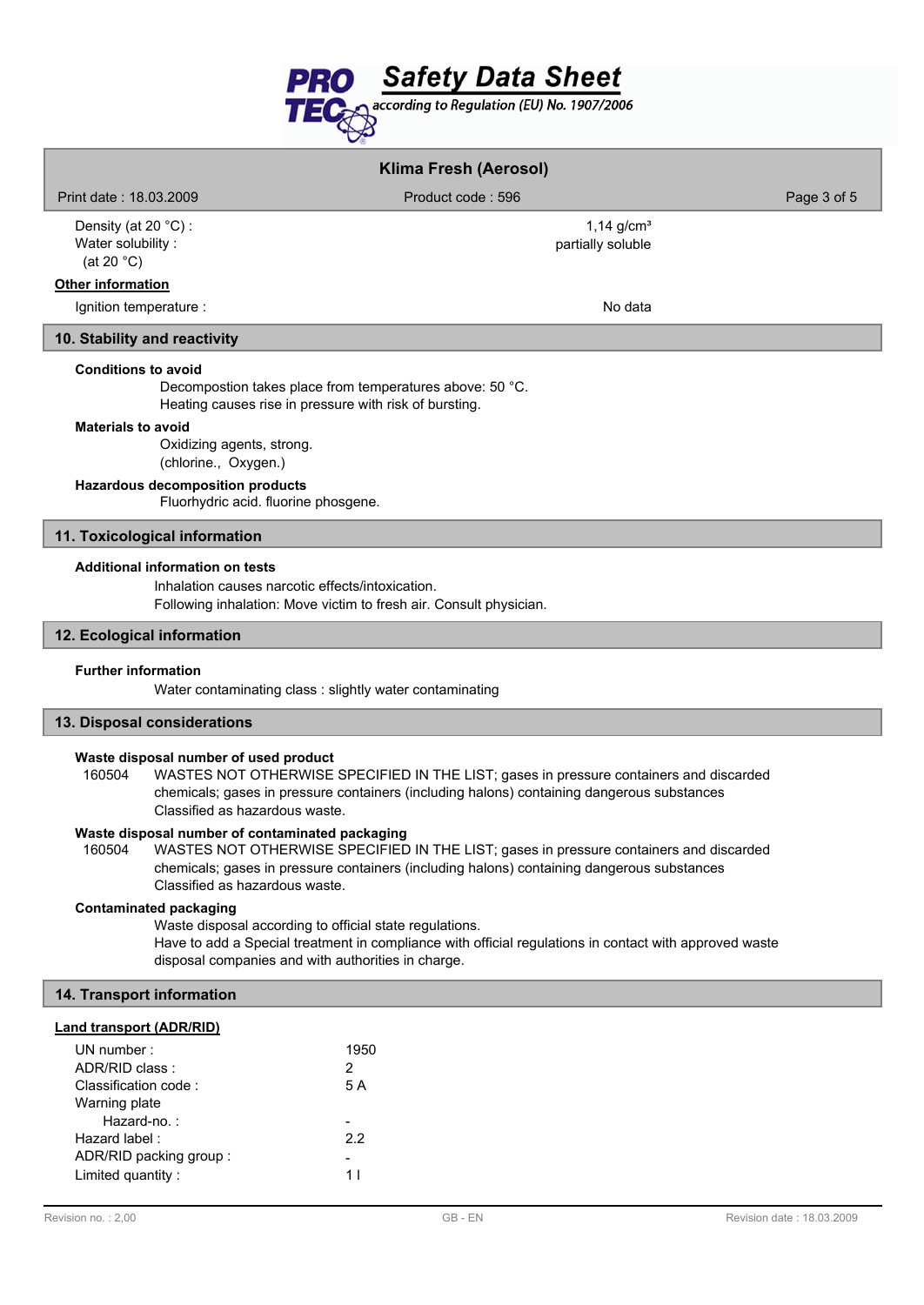

|                                                                                                                                                 | <b>Klima Fresh (Aerosol)</b>                                                 |             |
|-------------------------------------------------------------------------------------------------------------------------------------------------|------------------------------------------------------------------------------|-------------|
| Print date: 18.03.2009                                                                                                                          | Product code: 596                                                            | Page 4 of 5 |
| Description of the goods<br>Aerosols, suffocating                                                                                               |                                                                              |             |
| <b>Inland waterways transport</b>                                                                                                               |                                                                              |             |
| UN number:<br>ADNR class:<br>Classification code:<br>Hazard label:<br>Limited quantity:<br>Description of the goods                             | 1950<br>$\overline{2}$<br>5A<br>2.2<br>LQ <sub>2</sub>                       |             |
| <b>AEROSOLS</b>                                                                                                                                 |                                                                              |             |
| Other applicable information (inland waterways transport)<br>Special provisions: 190 327 625                                                    |                                                                              |             |
| <b>Marine transport</b>                                                                                                                         |                                                                              |             |
| UN number:<br>IMDG code:<br>Marine pollutant:<br>Hazard label:<br>IMDG packing group:<br>EmS:<br>Limited quantity:                              | 1950<br>$\overline{2}$<br>$\blacksquare$<br>2.2<br>$F-D, S-U$<br>11 (SV 277) |             |
| Description of the goods<br>Aerosols                                                                                                            |                                                                              |             |
| <b>Air transport</b>                                                                                                                            |                                                                              |             |
| UN/ID number:<br>ICAO/IATA-DGR :<br>Hazard label:<br>ICAO packing group:<br>Limited quantity Passenger:                                         | 1950<br>2.2<br>2.2<br>30 Kg G (Brutto)                                       |             |
| IATA-packing instructions - Passenger :<br>IATA-max. quantity - Passenger:<br>IATA-packing instructions - Cargo:<br>IATA-max. quantity - Cargo: | 203<br>75 Kg<br>203<br>150 Kg                                                |             |
| Description of the goods<br>Aerosols, non-flammable                                                                                             |                                                                              |             |
| 15. Regulatory information                                                                                                                      |                                                                              |             |
|                                                                                                                                                 |                                                                              |             |
| Labelling<br>R phrases<br>10<br>Flammable.<br>18                                                                                                | In use, may form flammable/explosive vapour-air mixture.                     |             |

**S phrases**

23 Do not breathe Aerosol.

51 Use only in well-ventilated areas.

56 Dispose of this material and its container at hazardous or special waste collection point.

## **Special labelling for certain preparations**

Pressurized container. Protect from sunlight and do not expose to temperatures exceeding 50 °C. Do not pierce or burn, even after use.

Do not spray on a naked flame or any incandescent material. Keep away from sources of ignition - No smoking. Keep out of the reach of children.